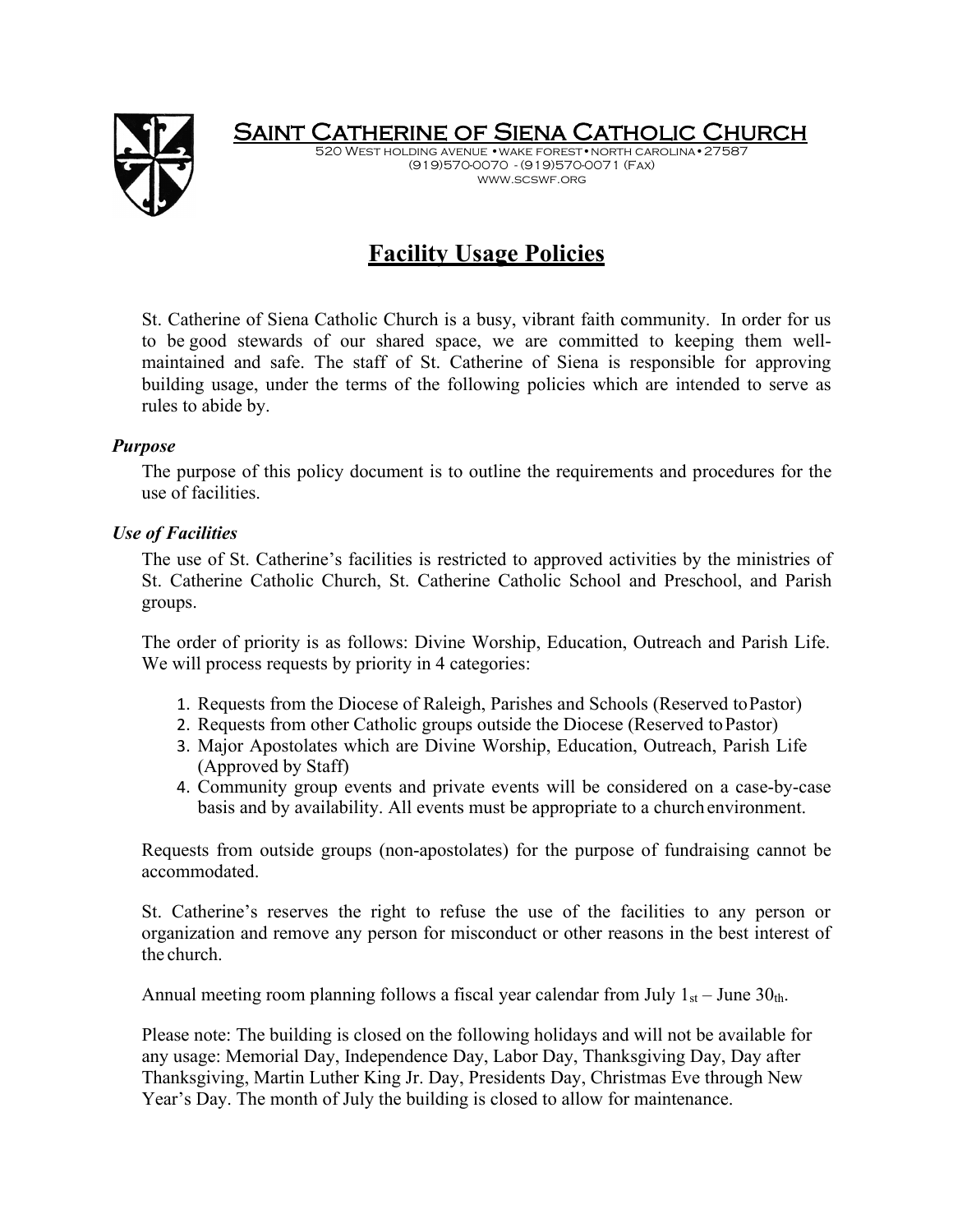#### *Requesting a Facility Reservation*

To request use of a room, all applicants must complete the online **Room Reservation**  Form and email it to  $\frac{\sinh u}{\cosh u}$  is  $\frac{\sinh u}{\cosh u}$  or drop it by the church office. As part of the application process, you must read our Facility Use Policies and agree to them.

After submitting the **Room Reservation Form**, your request is reviewed by our reservations staff, you will receive another email within two business days advising whether or not the reservation is approved and added to our calendar. If a requested room is unavailable, your event may be booked in an alternate room or you may be asked to choose another date. If your event incurs any fees for facilities, security, or insurance costs, you will be notified at this time. Fees are due 30 days prior to the event and your event is held as tentative until all necessary fees are paid. In some cases, a refundable security deposit may also be required to secure the reservation.

Before your reservation request can be submitted to St. Catherine's Reservations, you must read and agree to the terms and policies outlined in the *Diocesan Agreement for Use of Parish Facilities* and *St. Catherine's Policies for Use of Campus Facilities*  found on the church website*.*

While unlikely, it is important to note that unforeseen circumstances may require Parish Administration to cancel or change events on campus.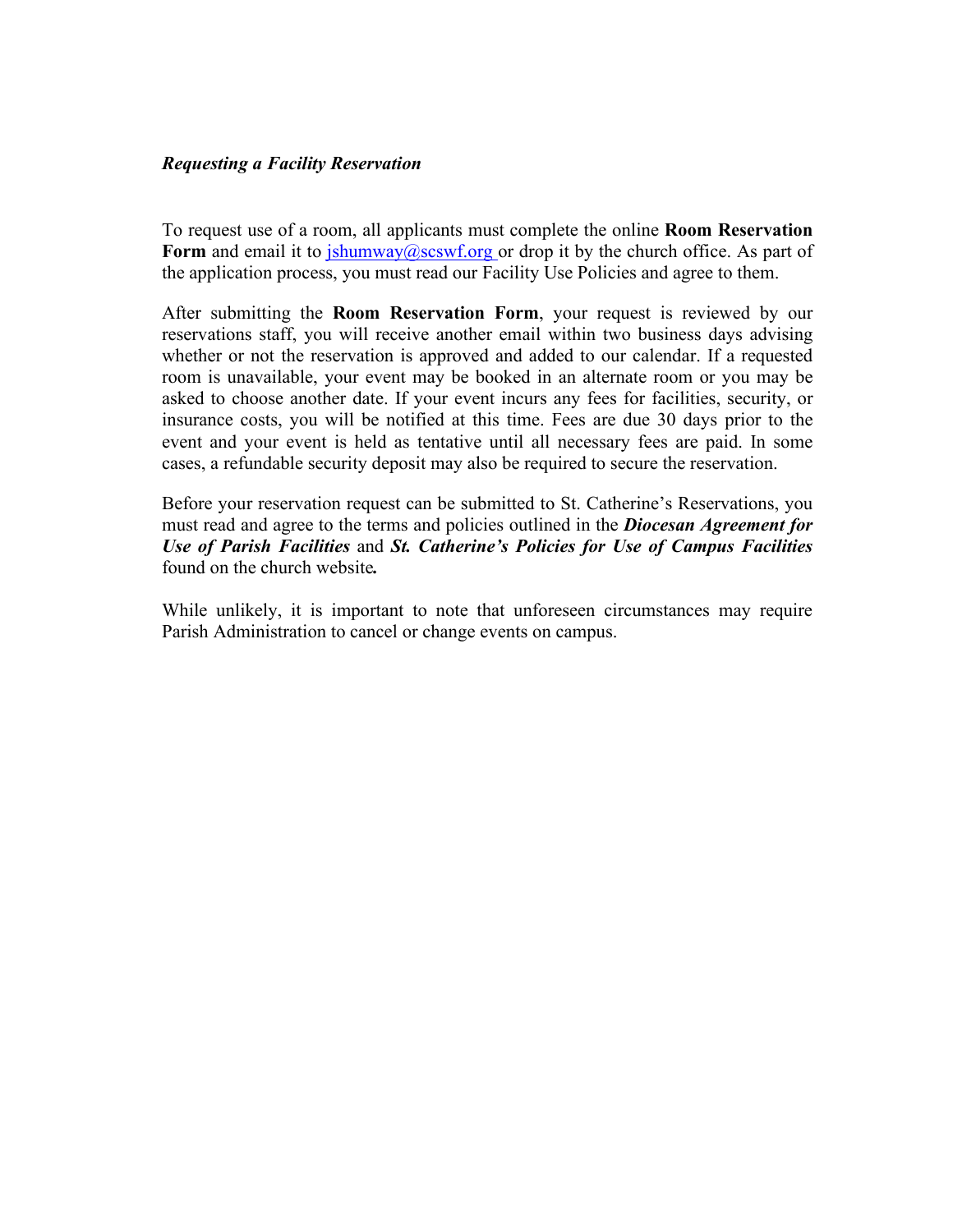## **St. Catherine's Policies for Use of Campus Facilities:**

All persons and groups who use St. Catherine's facilities are responsible for the following:

- **1. Children must always be supervised. Diocesan Safe Child Policies are to be followed at all times. No exceptions. Children who accompany adults to meetings or events must remain with the adult always. UNDER NO CIRCUMSTANCE SHOULD A CHILD BE UNACCOMPANIED IN THE HALLWAYS OR OUTDOORS WHILE PARENTS ARE PARTICIPATING IN A MEETING OR EVENT. USE OF PLAYGROUNDS AFTER SCHOOL HOURS IS PROHIBITED. PLAYGROUNDS ARE NOT RESERVABLE SPACE.**
- **2. All surfaces must be disinfected after use per COVID-19 Requirements. Sanitation of chairs and tables are required after use. Masks are mandatory for all volunteers and visitors. Meetings or assemblies in the school building during school hours are prohibited. Individuals must maintain 6ft distancing inside to abide by the NC Health Department guidelines. Please be advised that guidelines are subject to change at any time.**
- 3. Meeting rooms are furnished to allow optimal use for our guests and are designed to meet maximum occupancy requirements. Use only the furniture in your reserved meeting room. Do not take furniture from other meeting rooms.
- 4. Tables and chairs rearranged by the group are to be put back in the original arrangement. Furniture diagrams are posted in every meeting room.
- 5. Notify Room Reservations at *ishumway@scswf.org* or 919-570-0070 of any damages to or any spills that occurred while using the facility or if you find your meeting room in poor condition.
- 6. If a meeting room is left in poor condition occupants will be contacted and may be charged a cleaning fee at the discretion of the administration.
- 7. For your safety, obey the occupancy numbers posted in each meetingroom.
- 8. Limit your event to your reservation timeframe and assigned meeting room. Even if a room is empty when you arrive, there may be a group coming in before your function is finished.
- 9. Smoking is **not** permitted inside or outside any St. Catherine building.
- 10. Remove all items you brought (including food, condiments, decorations, personal items, etc.) at the end of the event.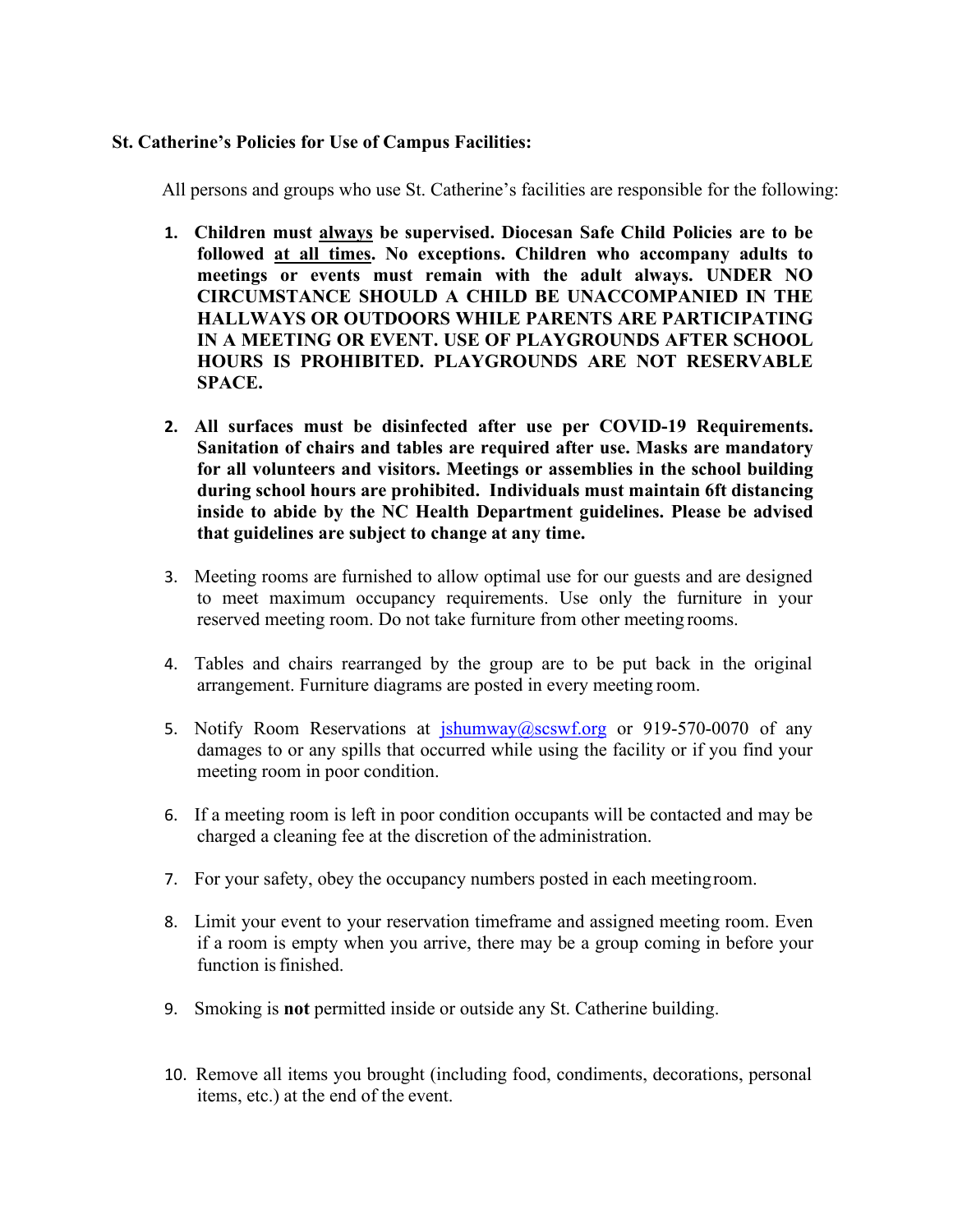# *Revoking Facility Privileges*

St. Catherine reserves the right to revoke facility privileges as circumstances warrant.

**Insurance** – The Applicant will be required to read and agree to the terms outlined in the *Diocesan Agreement for Use of Parish Facilities* and *St. Catherine's Policies for Use of Campus Facilities* outlined herein that protect the Roman Catholic Diocese of Raleigh, St. Catherine of Siena Catholic Church & School, and their officials and employees. In some cases, proof of additional insurance coverage may be required.

**Hours of Use** – Guests may not occupy the facilities earlier than stated on the Reservation Request Form and are to leave at the stated end time. Meeting rooms close at 9 pm daily (No exceptions).

**Decorations –** Decorations may be desired to help with the theme of events; however, certain restrictions apply. Your decorating plans should be shared at the time of booking, and the Facilities staff will assist you with attaining your decorating needs. Nails, screws, staples and pushpins are not to be used. Painters tape, two-way tape and removable adhesive hooks are acceptable; however, guests will be responsible for any damage they cause.

**Advertising** - Publishing event/meeting information may no be done until approval by parish staff.

**Signage** – Promotional materials for ministry or community events are to be delivered to the Room Reservations office for approval and for placement in approved areas on easels. No more than two (2) promotional events will be displayed at any time. Items placed by individuals in unauthorized locations will be removed.

**Request for Ministry Displays in the Narthex** – Requests for displays/promotions in the church Narthex will be directed to Parish Administration for approval. Unauthorized items left in the Narthex will be removed.

**Ministry Fundraising** – Reservation requests for church narthex fundraising should be submitted via the Online Reservation Form. Please describe your fundraising activity in detail. Ministry fundraising must be approved by Parish Administration. When approved, administration will provide to the parish ministry leader a copy of the parish's cash handling and management policy.

**Kitchen Policy** – Kitchen usage is limited to parish ministries and includes the use of all appliances, but you must adhere carefully to all directions and reminders when using the appliance. (Please remember to turn off kitchen stove's burners and ovens!) You must arrange for a training session with Parish Administration. Procedures and usage of the facility and kitchen appliances will be covered. Limited utensils, pans, pots, appliances, coolers, etc. are available for use. Outside catering is required for all outside organizations renting space. Caterer will be responsible for bringing in all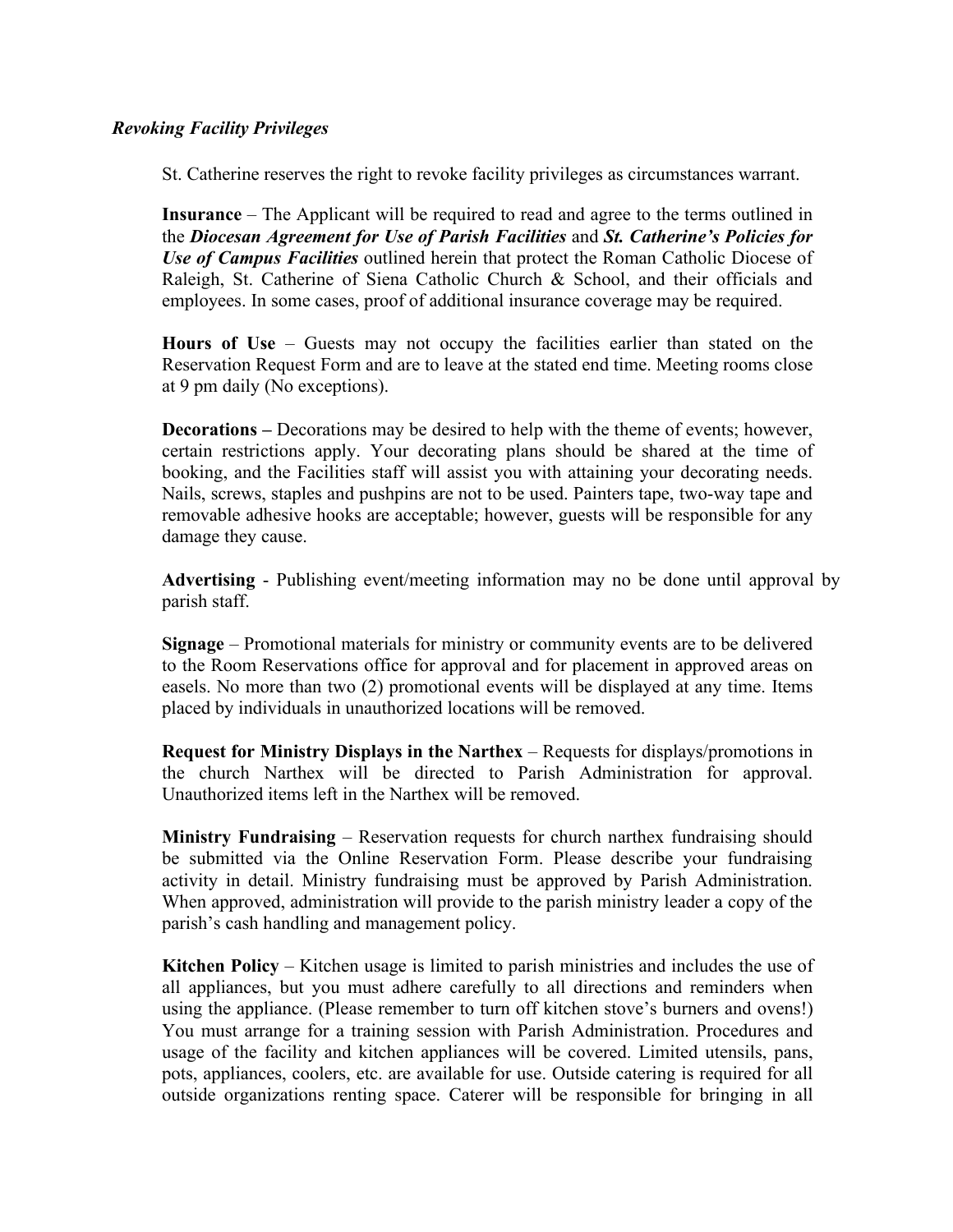necessary supplies and will need to arrange a meeting with the Facilities department for instructions of use of the kitchen. Kitchen must be thoroughly cleaned at the end of the event and all waste removed and disposed. Remove all items you brought including food, condiments, personal items, etc. If kitchen is not thoroughly cleaned a clean-up fee will be applied. While your willingness to donate left over food items is appreciated, we are unable to accept them.

**Gym Usage:** Individuals and or groups using the gym must respect gym rules. Please respect facility equipment. No one other than staff may adjust basketball hoops. No hanging on basketball rims or dunking. No kicking volleyballs or basketballs. Preparation for an event is the responsibility of the user and is required to be coordinated with authorized parish staff including moving basketball goals. Only nonmarking rubber tipped red chairs can be used in the gym.

**Food Policy:** Individuals and or groups offering food at their event such as brown bag, potluck, baked goods, etc. should indicate what food will be brought in when requesting use of facilities on the room request form. Each group or individual is responsible for providing their own serving ware (plates, cups, napkins, cutlery, etc.). All food, beverages, and serving ware need to be completely removed at the end of the event and all waste properly disposed. In the event food and beverages are left behind a clean-up fee of \$100 will be applied and future use of the room by specific groups may be declined.

**Alcoholic Beverage Policy -** For an event at which alcohol is served, a licensed bartender must be responsible for the oversight of serving beverages. Name must be submitted at time of room reservation. This individual will be responsible for checking identification of guests to ensure no one underage is served. St Catherine's allows our clients to provide beer, wine and champagne to their guests. Mixed drinks (liquor) or brown bagging are not permitted according to Diocesan Policy. The sale of alcohol is permitted at Parish sponsored (internal) functions. The appropriate permit from the ABC Commission must be obtained and displayed at the event. St. Catherine of Siena (and its assignees) abides by all NC and ABC alcohol laws. We reserve the right to refuse service to anyone at any point deemed necessary and to require proof of appropriate drinking age. **The sale of alcohol is not permitted at private (external) functions.**

**Weapons** - Carrying weapons and/or concealed handguns on the St. Catherine of Siena campus is strictly prohibited.

**Emergency Contact –** In the event a situation arises in which the safety of event attendees or the St. Catherine Facility is jeopardized, please call 911. When possible and safety is restored, contact our facilities staff. When incident is contained, notify parish office at 919-570-0070.

**Animal Policy** – There are no pets allowed on campus except for service animals.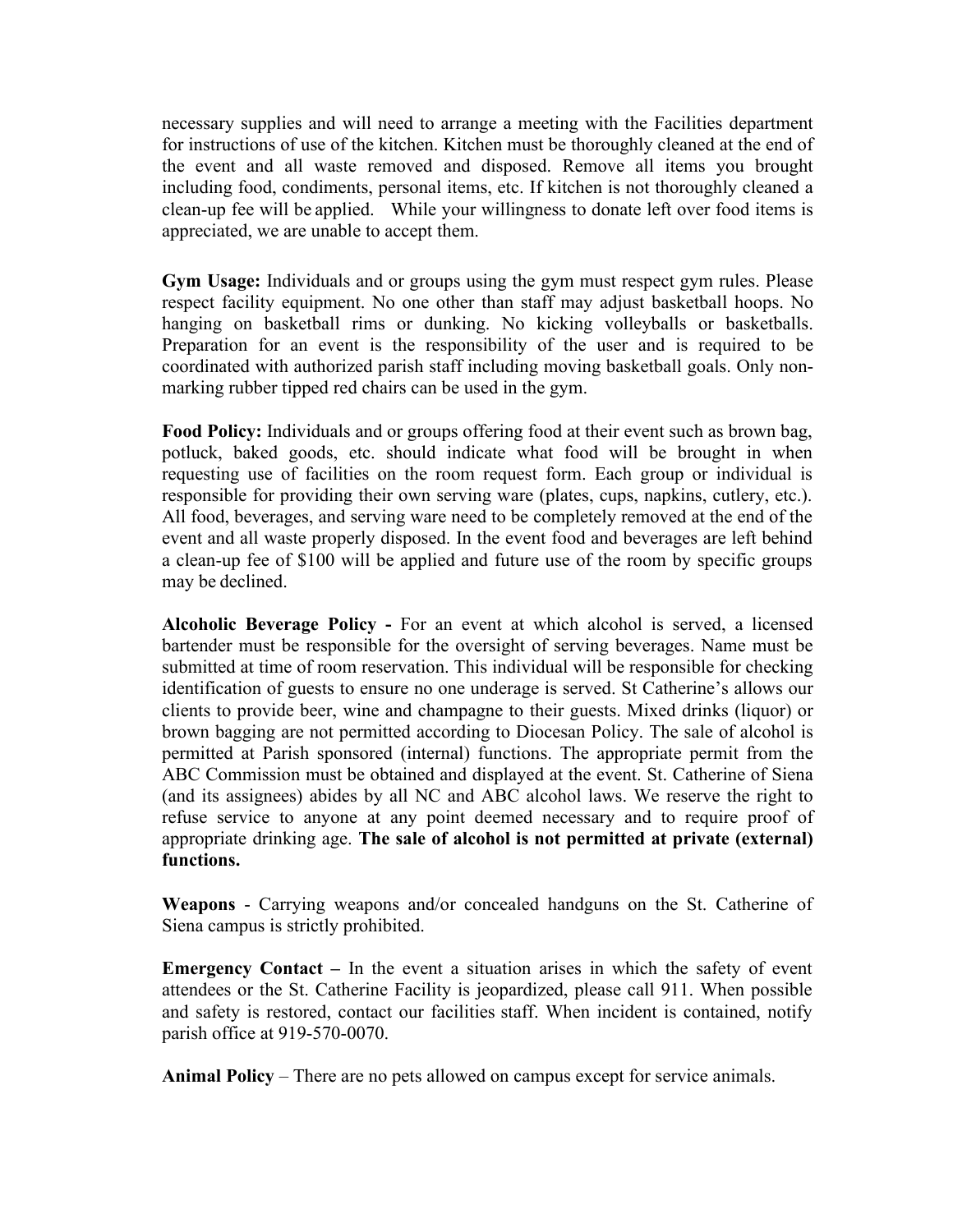#### **Diocesan Agreement for Use of Parish Facilities**

This Agreement for Use of Parish Facilities is made between St. Catherine of Siena Catholic Church (Parish) and the Licensee.

Whereas, the Parish is the beneficial owner of certain property known as St. Catherine of Siena Catholic Church and School Campus ("Property"), and whereas, the Licensee has requested the use of a portion of the Property as described in the reservation request form. For and in consideration of the premises and the terms and conditions set forth herein, the Parish and Licensee do hereby agree as follows:

- 1. The Parish grants the Licensee permission to use St. Catherine meeting facilities on times and dates as specified by the Parish. The Licensee shall use the Facilities only for purposes described in the Facility Reservation process. The permission granted herein is restricted to the Facilities only, and all other areas of the building and grounds encompassing the Property are excluded from use.
- 2. During the term of Licensee's use, the Licensee shall pay the Parish the sum as specified on the Reservation Summary (if applicable). Such amount shall be payable 30 days in advance of one-time events or before the first day of each quarter during the term of Licensee's use of the Facilities.
- 3. The Licensee shall not make any improvements to the Facilities without prior approval of the Parish. The Parish shall have the right to make any improvements to the Property that it deems necessary or desirable without violating the terms of the agreement.
- 4. The Licensee shall insure that all persons using the Facilities under this license shall exercise good behavior so as not to disturb the surrounding neighborhood or cause damage to the Property.
- 5. The Licensee agrees to take full responsibility for the care, protection and supervision of any minor children associated with or participating in programs or events sponsored by the licensee. This responsibility is in effect at all times minors are on the Property of the Parish.
- 6. Release and Damages:
	- a. Licensee agrees to protect, indemnify and save harmless the Roman Catholic Diocese of Raleigh, North Carolina and the Parish and their officials and employees from and against all claims, demands and causes of action, in favor of Licensee's employees or third parties on account of personal injuries, emotional distress, illness, disease, or death or on account of property damages arising out of Licensee's use and occupancy of the Property.